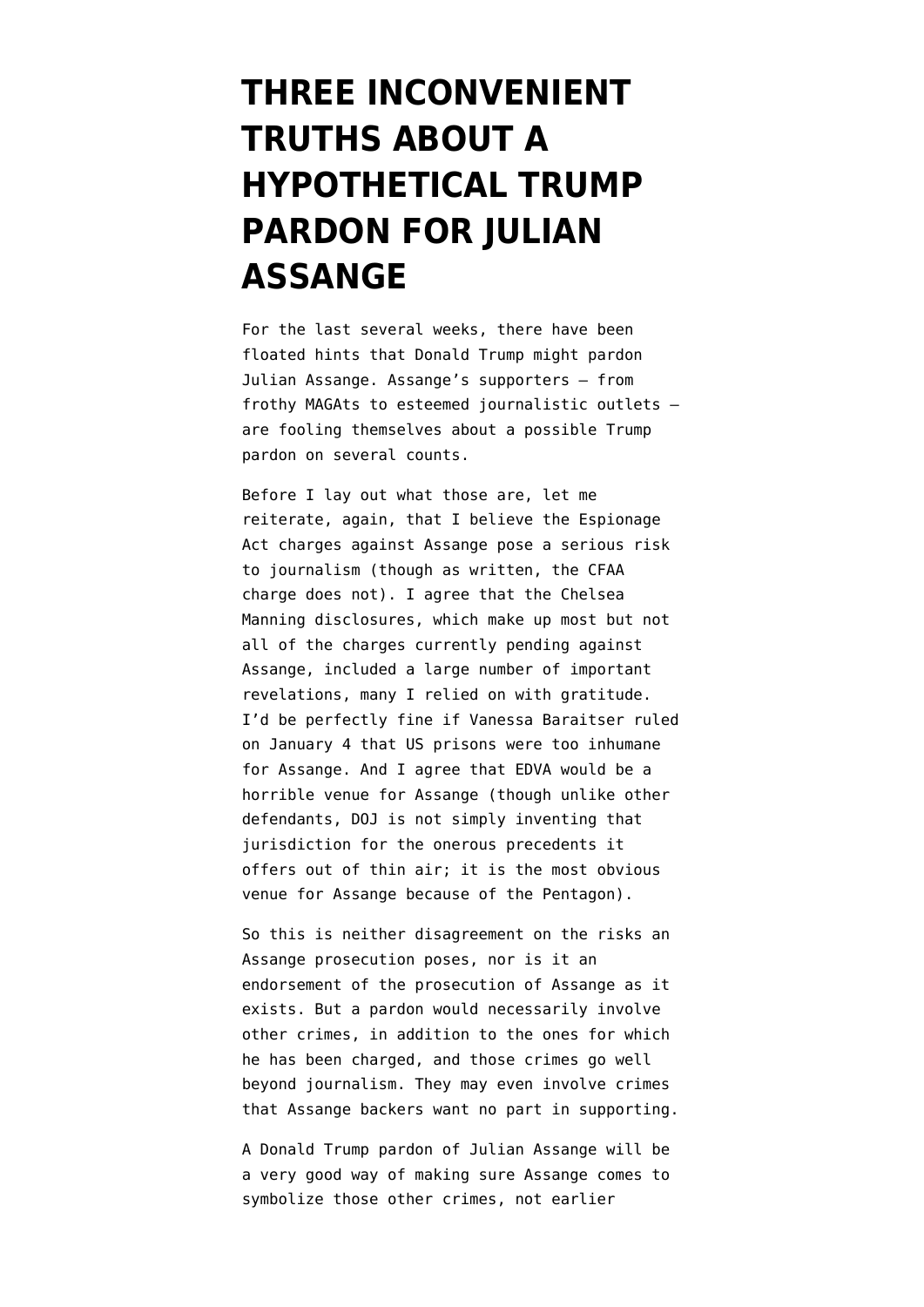laudable releases, and it might not even end his imprisonment.

## **It may not work**

If Trump gives Assange a pardon, it's not actually clear it will end his legal jeopardy. The existing Espionage Act charges, particularly the ones for publishing names of coalition informants (which would include the UK) are actually more obviously illegal in the UK than the US. Two UK defendants have already pled guilty to a CFAA conspiracy that makes up part of the CFAA charge against Assange. And because the Vault 7 damage assessment presented at the Joshua Schulte trial [explicitly included damage](https://www.emptywheel.net/2020/09/23/a-digital-pearl-harbor-the-ways-in-which-the-vault-7-leak-could-have-compromised-us-and-british-assets-identities/) [to foreign partners](https://www.emptywheel.net/2020/09/23/a-digital-pearl-harbor-the-ways-in-which-the-vault-7-leak-could-have-compromised-us-and-british-assets-identities/), that publication may expose Assange to Official Secrets Act charges in the UK as well. Plus, there are other aspects of the Vault 7 publication, including Assange's efforts — with the help of a lawyer he shared with Oleg Deripaska — [to coerce immunity](https://www.emptywheel.net/2018/06/25/john-solomons-baby-assange/) from the US with them, that may pose legal jeopardy in the UK if he is pardoned in the US.

I've likened the Assange extradition to [that of](https://www.emptywheel.net/2020/09/13/the-minh-quang-pham-precedent-to-the-julian-assange-extradition/) [AQAP graphic designer Minh Quang Pham](https://www.emptywheel.net/2020/09/13/the-minh-quang-pham-precedent-to-the-julian-assange-extradition/), and this may be another similarity. In that case, as soon as it became clear that the legal disposition that Theresa May was attempting in the UK *might not* work, SDNY promptly indicted Pham, ensuring Pham would remain in custody no matter what happened in the UK. I wouldn't be surprised if the reverse happened in the eventuality of an Assange pardon in the US. That is, DOJ may already have sent the UK the evidence to support prosecution of Assange in the UK for some of the things the US would otherwise like to try him on. Indeed, that is consistent with the way the US charged Assange within a day of when Ecuador applied for diplomatic credentials for Assange; the UK has already proven to be in almost immediate coordination with the US on this.

The UK would surely rather the US do the job, but particularly because of the damage the Vault 7 release caused the Five Eyes, I don't rule out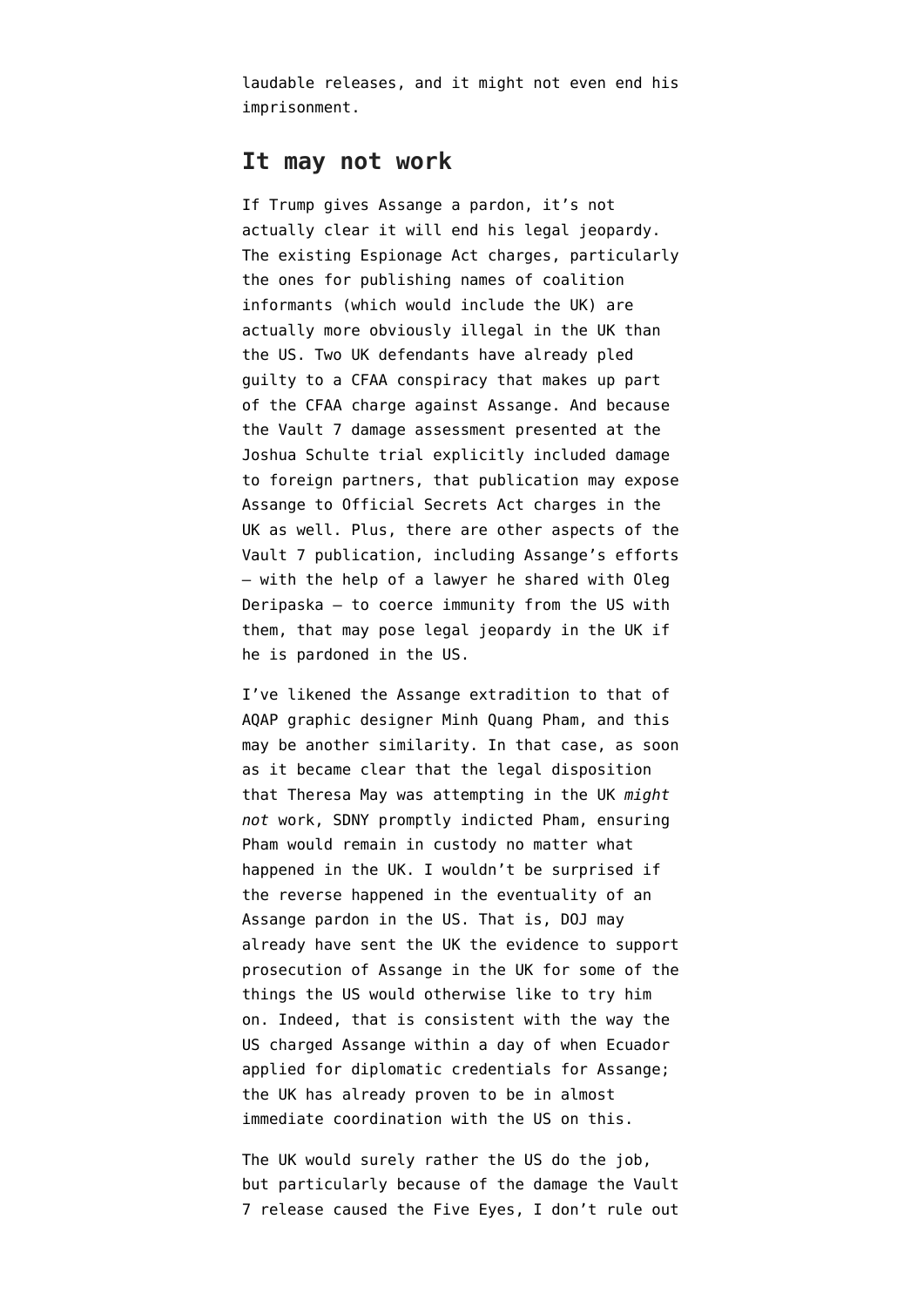the UK prosecuting Assange if the US could not.

## **A Trump pardon would have to pardon everything through current day**

Assange's boosters appear to think a pardon would cover just the existing Espionage charges pertaining to the Chelsea Manning leaks (plus the CFAA charge, which is no longer limited to the password crack attempt, though virtually all his boosters ignore the substance of that charge).

That, of course, wouldn't work. Unless Assange were immediately whisked away to a country that doesn't have an extradition treaty with the US, he could quickly be charged in a virtually identical indictment covering Vault 7 (and the US could charge it in any case as a way to pressure whatever country he was in). Only, on every charge, the claims now being made to defend Assange — [about newsworthiness](https://www.emptywheel.net/2020/12/10/joshua-schulte-undermines-the-wikileaks-claim-to-publish-whistleblowers/), about intentionality of revealing protected identities, about the push to leak entire databases — would be far weaker arguments with respect to Vault 7 than with respect to the Manning leaks. Just as one example, WikiLeaks left the identities of the people Joshua Schulte was angry at unredacted in the Vault 7 release, which would make it easier for prosecutors to show forethought and malice for revealing those identities than is the case in (especially) the Cable leaks. And that, again, ignores how Assange repeatedly used the files in an attempt to coerce immunity from the US.

Several close WikiLeaks associates have told me after the initial indictment they were glad it didn't include Vault 7, because that's a lot harder to defend against. The US might prefer it for that reason.

So an Assange pardon would have to include some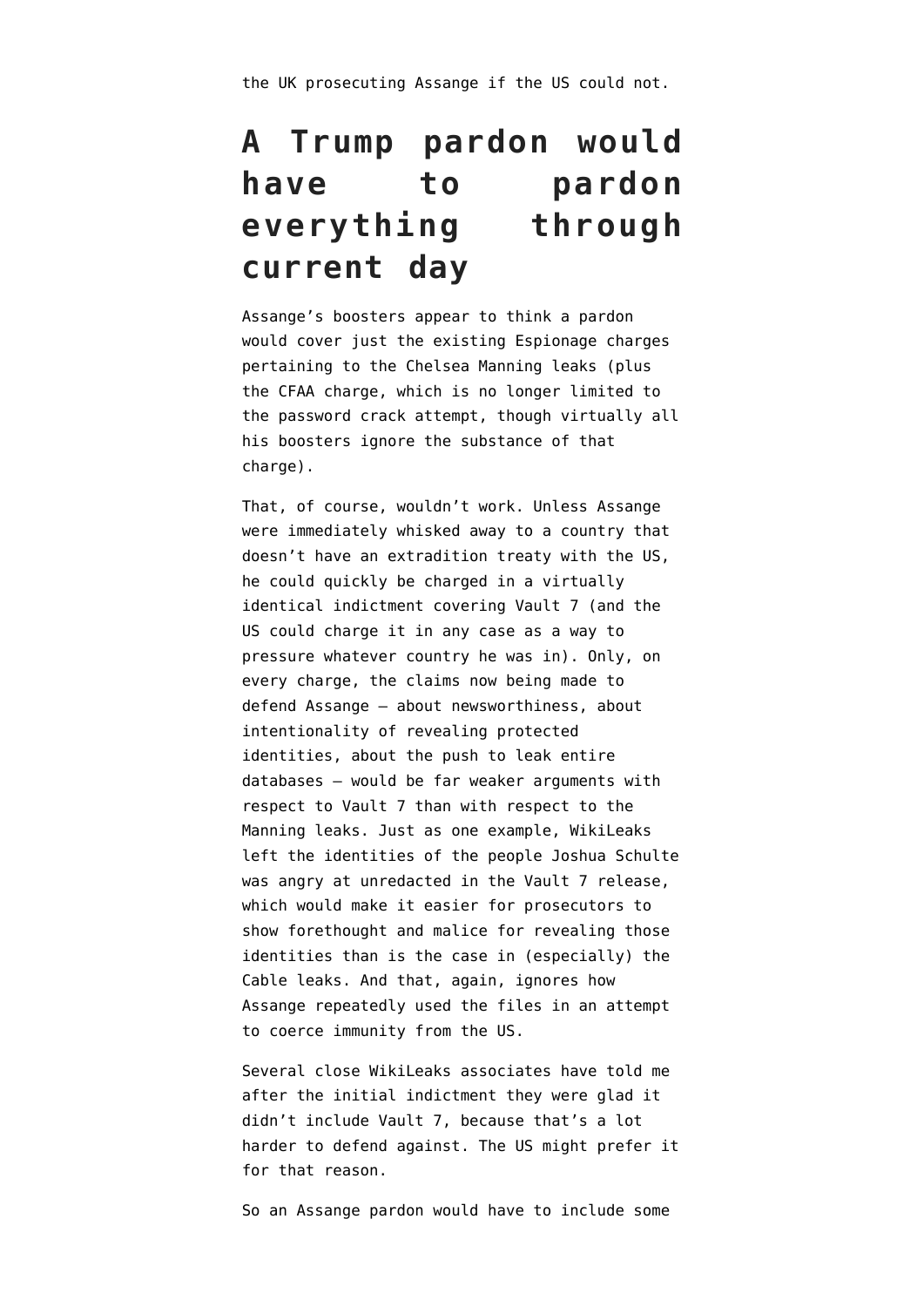language like, "all offenses against the United States prior to the pardon" — a pardon akin to what Gerald Ford gave Richard Nixon.

Surely, if Trump is going to pardon Assange anyway, he would be willing to do that. Trump's gonna make Oprah look stingy in the next few weeks, after all. But legally, for a pardon for Julian Assange to stick, it would have to cover all crimes he committed against the US through the present day.

That of course shouldn't bother Assange supporters — it accords him even broader protection than Mike Flynn got. But it does mean that the pardon would be assessed on the entirety of Assange's actions, the record of which remains significantly classified and the public record with which virtually no Assange booster — up to and [including extradition](https://www.emptywheel.net/2020/09/07/julian-assanges-first-witness-journalism-professor-mark-feldstein-professes-to-be-unfamiliar-with-the-public-record-on-assange/) [hearing "expert" witnesses](https://www.emptywheel.net/2020/09/07/julian-assanges-first-witness-journalism-professor-mark-feldstein-professes-to-be-unfamiliar-with-the-public-record-on-assange/) — exhibit familiarity. In other words, they're arguing blind, without knowing what they're asking to pardon.

**Because an Assange pardon would need to extend through the present it would be tainted by Trump's own corruption, possibly including litigation**

If a Trump pardon for Assange were written broadly enough to stick, it would almost certainly include a conspiracy involving Trump himself, possibly including Russia's GRU, granting a pardon for Assange in exchange for the optimization of the Podesta files. The pardon itself would likely be a crime for Trump. And that raises the stakes on it.

When WikiLeaks supporters hear "Assange pardon,"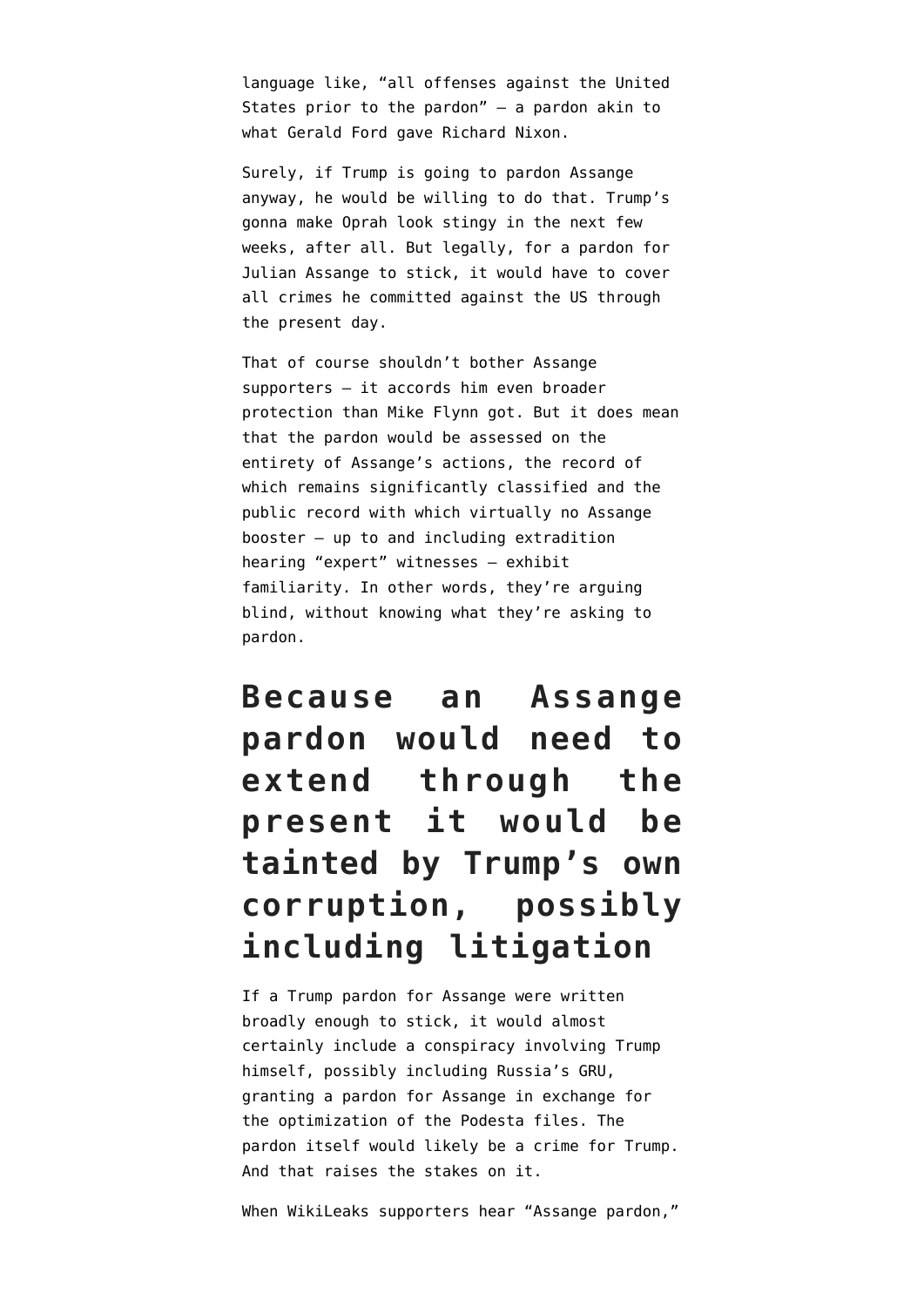they seem to immediately think, "Dana Rohrbacher." That's significantly because Assange's lawyers, in a deliberate use of Assange's extradition hearing to sow propaganda (of which this is by no means the only example), had Jen Robinson [submit testimony](https://www.emptywheel.net/2020/09/19/wherein-wikileaks-brags-about-entertaining-a-pardon-dangle-from-a-suspected-russian-asset-and-a-white-supremacist/) describing how Rohrabacher attempted to broker a pardon for Assange in August 2017, a pardon that was contingent on claiming Russia was not behind the 2016 theft of DNC documents. The testimony was meant to support Assange's claim that his prosecution is political, a claim that involved misrepresenting the public record in many ways.

When Assange's team brought this up in his extradition hearing, the lawyer for the US emphasized that Trump didn't sanction this offer. That's credible (and [backed by](https://www.wsj.com/articles/gop-congressman-sought-trump-deal-on-wikileaks-russia-1505509918) [contemporaneous reporting\)](https://www.wsj.com/articles/gop-congressman-sought-trump-deal-on-wikileaks-russia-1505509918), mostly because at the time John Kelly was assiduously gate-keeping offers like this. So WikiLeaks' focus on the Rohrabacher pardon dangle, while accurate (Robinson is far too ethical to misrepresent things), also falsely suggests that that pardon dangle was the only, or even the most important, pardon discussion between Trump and Assange. It wasn't. And WikiLeaks knows that, because key WikiLeaks supporters — Randy Credico and Margaret Kunstler — were involved with the one still under criminal investigation.

It is a fact that the Mueller Report [stated](https://beta.documentcloud.org/documents/20401920-201102-mueller-report#document/p187/a2009430) that they had [referred ongoing investigations](https://www.emptywheel.net/2020/11/03/unsealed-mueller-report-passages-confirm-the-then-ongoing-investigation-into-roger-stone/) into whether Roger Stone took part in Russia's hacking conspiracy to the DC US Attorney's Office for further investigation. It is a fact that, when the court unsealed warrants against Stone in April, they revealed an [ongoing](https://www.emptywheel.net/2020/05/01/the-roger-stone-prosecution-was-one-step-in-an-ongoing-investigation/) [investigation](https://www.emptywheel.net/2020/05/01/the-roger-stone-prosecution-was-one-step-in-an-ongoing-investigation/) into [Stone](https://www.documentcloud.org/documents/6879602-1800927-Mystery-Twitter-2.html#document/p16/a562125) for the hacking, for conspiracy, and for serving as a foreign agent of Russia, one that Mueller had hidden from Stone. It is a fact that Randy Credico [testified](https://www.documentcloud.org/documents/6862006-191108-Stone-Trial-AM-Transcript.html#document/p55/a581863) [under oath](https://www.documentcloud.org/documents/6862006-191108-Stone-Trial-AM-Transcript.html#document/p55/a581863) he had put Stone in touch with Margaret Kunstler to discuss a pardon for Assange. Credico [is evasive](https://www.emptywheel.net/2020/09/19/randy-credico-refuses-to-answer-whether-roger-stone-called-him-about-an-assange-pardon-on-november-9-2016/) about when this discussion began, including whether the discussion started before the election. Texts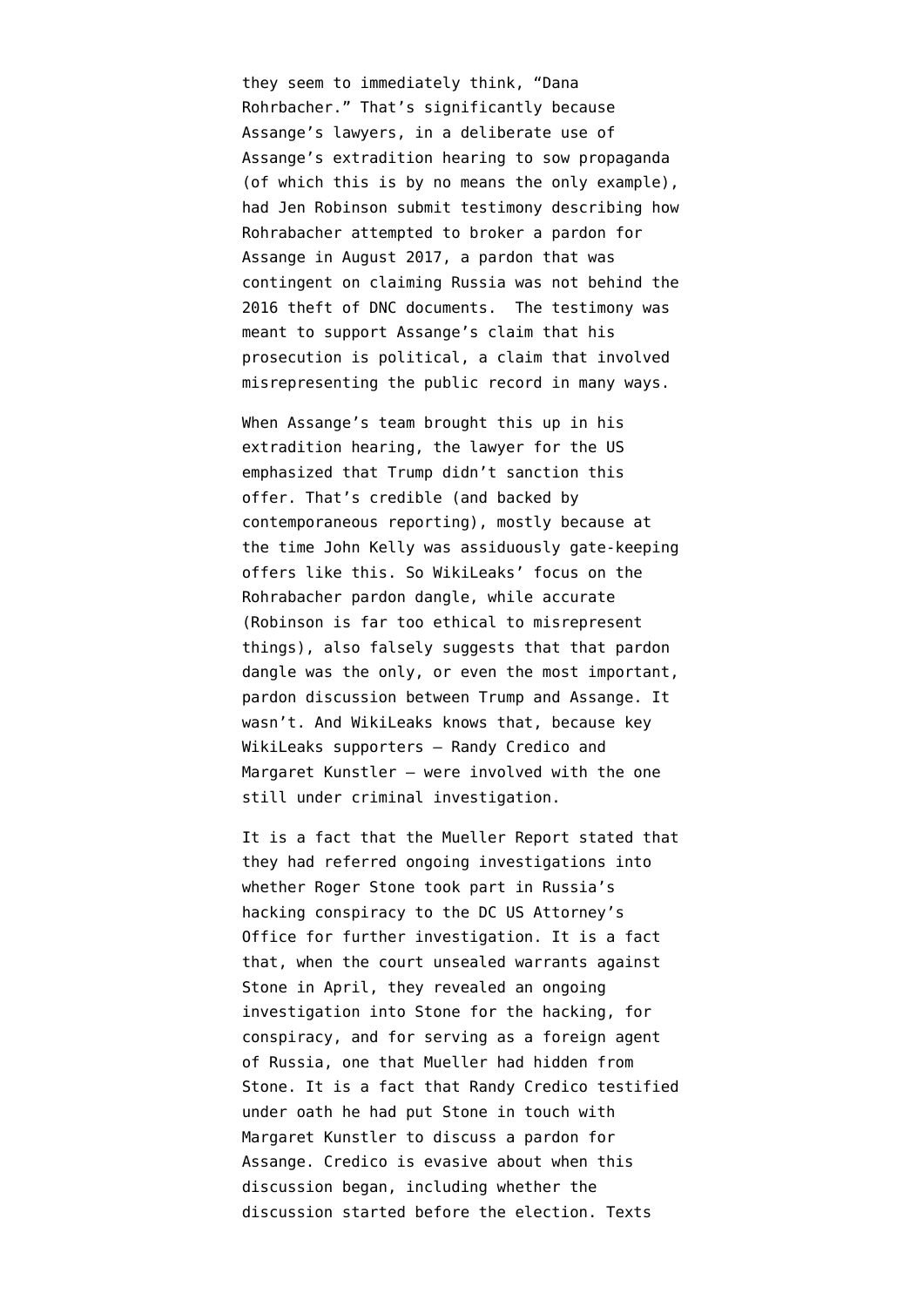submitted at trial show Stone and Credico [discussed](https://beta.documentcloud.org/documents/20397994-160919-to-161003-credico-stone-text-message-govt-exhibit-190) asylum and Credico's tie to Kunstler on October 3, 2016, in a period when Stone had multiple phone calls with Credico as well as [some presumed to be with Trump.](https://beta.documentcloud.org/documents/7039357-200818-SSCI-Russia-Report#document/p263/a2009431) Stone [appears to](https://beta.documentcloud.org/documents/6879585-180712-CSC-Holdings-Apple#document/p28/a2002981) [have had lunch](https://beta.documentcloud.org/documents/6879585-180712-CSC-Holdings-Apple#document/p28/a2002981) with Trump on October 8, the day after the Podesta emails dropped. Mike Flynn [testified](https://www.courtlistener.com/recap/gov.uscourts.dcd.191592/gov.uscourts.dcd.191592.75.0_7.pdf) that after the Podesta files dropped, Trump's closest advisors discussed reaching out to WikiLeaks. Shortly after that, Stone did reach out to WikiLeaks, and WikiLeaks reached out to Don Jr. WikiLeaks reached out to both after Trump won. And according to affidavits obtained against Stone, he and Kunstler [started](https://beta.documentcloud.org/documents/6879419-190213-Stone-Phone-Warrant#document/p36/a561888) [communicating](https://beta.documentcloud.org/documents/6879419-190213-Stone-Phone-Warrant#document/p36/a561888) over Signal starting on November 15, seven days after the election. As of October 1 of this year, significant swaths of Kunstler's [two interview](https://beta.documentcloud.org/documents/20393605-11th-mueller-foia-release-201001#document/p347/a2002757) [reports](https://beta.documentcloud.org/documents/20393605-11th-mueller-foia-release-201001#document/p349/a2002770) with Mueller prosecutors remained sealed with redactions protecting an ongoing investigation.

If Stone is to be believed, he pursued this effort to get Assange a pardon at least through 2018. Two things are clear, however. Days after [Stone told Assange](https://beta.documentcloud.org/documents/6879580-171106-Assange-Twitter-Accounts#document/p18/a2003074) he was working with the "highest level of Government" to resolve Assange's issues, Trump [directed](https://beta.documentcloud.org/documents/20401920-201102-mueller-report#document/p304/a2009432) Corey Lewandowski to direct Jeff Sessions to shut down the entire retroactive Russian investigation. Trump already took an overt act to respond to Stone's entreaties to help Assange, one documented in Twitter DMs and notes Trump demanded Lewandowski take down. And after Mueller asked Trump about an Assange pardon, Don Jr's best buddy Arthur Schwartz [told Cassanda](https://www.emptywheel.net/2020/09/22/a-month-after-trump-learned-that-mueller-knew-of-the-pardon-deal-cassandra-fairbanks-learned-the-pardon-was-off/) [Fairbanks,](https://www.emptywheel.net/2020/09/22/a-month-after-trump-learned-that-mueller-knew-of-the-pardon-deal-cassandra-fairbanks-learned-the-pardon-was-off/) "a pardon isn't going to fucking happen" (she ultimately flew to London to tell Assange what Schwartz told her in person). Nevertheless, Stone's buddy Tucker Carlson [had](https://www.emptywheel.net/2020/09/12/glenn-greenwald-moves-to-close-the-deal-on-trumps-election-help-quid-pro-quo/) [Glenn Greenwald on](https://www.emptywheel.net/2020/09/12/glenn-greenwald-moves-to-close-the-deal-on-trumps-election-help-quid-pro-quo/) pitching one to Trump — as a great way to get back at The [American] Deep State — in September.

To be clear: If Trump pardons Assange for all crimes against the United States, the pardon will still work *for Assange* (again, unless the UK decides to file charges against Assange